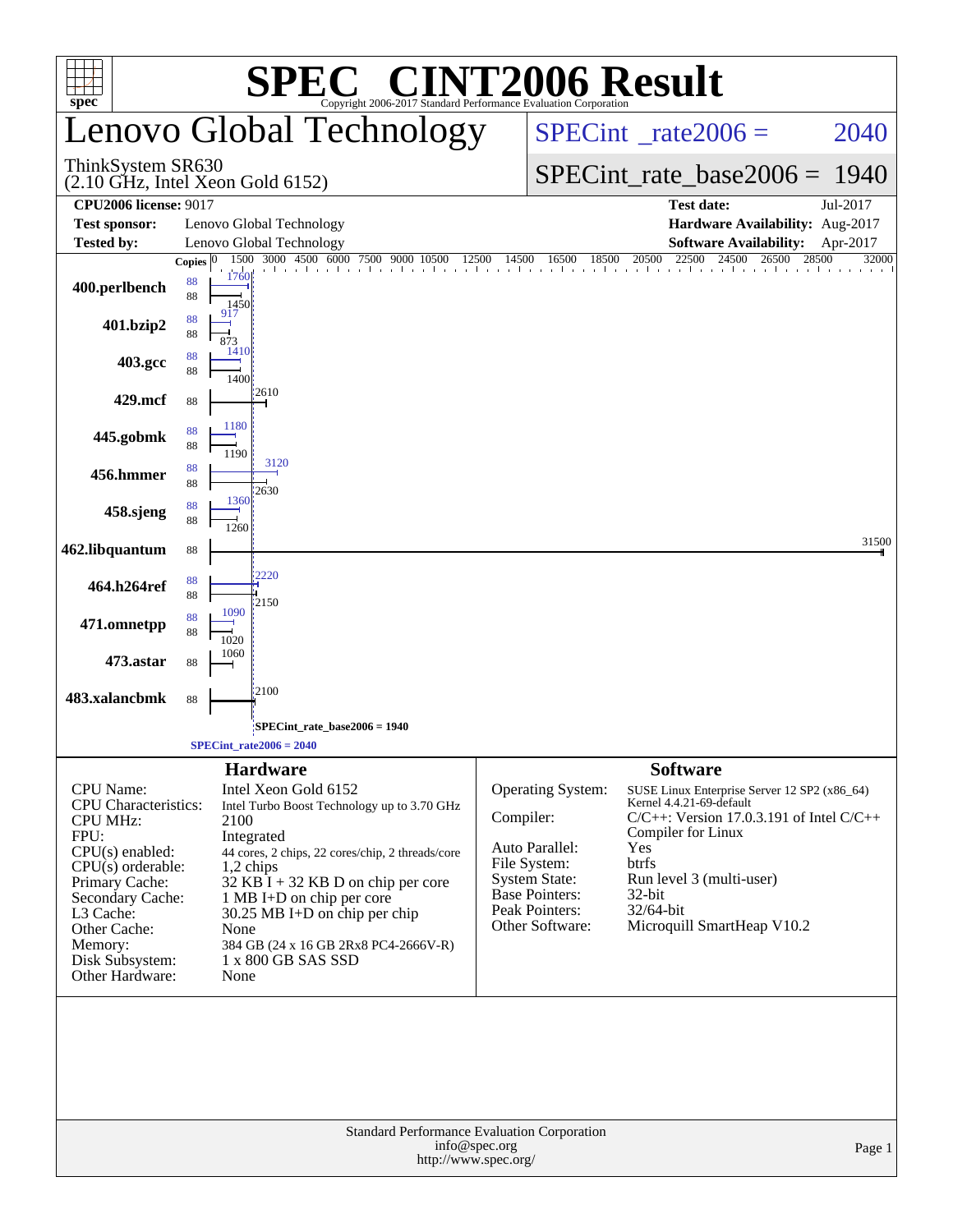

## enovo Global Technology

#### ThinkSystem SR630

(2.10 GHz, Intel Xeon Gold 6152)

SPECint rate $2006 = 2040$ 

#### [SPECint\\_rate\\_base2006 =](http://www.spec.org/auto/cpu2006/Docs/result-fields.html#SPECintratebase2006) 1940

**[Test sponsor:](http://www.spec.org/auto/cpu2006/Docs/result-fields.html#Testsponsor)** Lenovo Global Technology **[Hardware Availability:](http://www.spec.org/auto/cpu2006/Docs/result-fields.html#HardwareAvailability)** Aug-2017

**[CPU2006 license:](http://www.spec.org/auto/cpu2006/Docs/result-fields.html#CPU2006license)** 9017 **[Test date:](http://www.spec.org/auto/cpu2006/Docs/result-fields.html#Testdate)** Jul-2017 **[Tested by:](http://www.spec.org/auto/cpu2006/Docs/result-fields.html#Testedby)** Lenovo Global Technology **[Software Availability:](http://www.spec.org/auto/cpu2006/Docs/result-fields.html#SoftwareAvailability)** Apr-2017

#### **[Results Table](http://www.spec.org/auto/cpu2006/Docs/result-fields.html#ResultsTable)**

|                                                                                                          | <b>Base</b>   |                |       |                |       |                | <b>Peak</b> |               |                |              |                |              |                |              |
|----------------------------------------------------------------------------------------------------------|---------------|----------------|-------|----------------|-------|----------------|-------------|---------------|----------------|--------------|----------------|--------------|----------------|--------------|
| <b>Benchmark</b>                                                                                         | <b>Copies</b> | <b>Seconds</b> | Ratio | <b>Seconds</b> | Ratio | <b>Seconds</b> | Ratio       | <b>Copies</b> | <b>Seconds</b> | <b>Ratio</b> | <b>Seconds</b> | <b>Ratio</b> | <b>Seconds</b> | <b>Ratio</b> |
| 400.perlbench                                                                                            | 88            | 592            | 1450  | 593            | 1450  | 592            | 1450        | 88            | 485            | 1770         | 488            | 1760         | 487            | 1760         |
| 401.bzip2                                                                                                | 88            | 967            | 878   | 973            | 873   | 977            | 869         | 88            | 917            | 926          | 927            | 917          | 926            | 917          |
| $403.\text{gcc}$                                                                                         | 88            | 508            | 1390  | 508            | 1400  | 506            | 1400l       | 88            | 503            | 1410         | 503            | 1410         | 505            | 1400         |
| $429$ .mcf                                                                                               | 88            | 307            | 2610  | 311            | 2580  | 308            | 2610        | 88            | 307            | 2610         | 311            | 2580         | 308            | 2610         |
| $445$ .gobmk                                                                                             | 88            | 778            | 1190  | 778            | 1190  | 778            | 1190        | 88            | 782            | 1180         | 781            | 1180         | 782            | 1180         |
| 456.hmmer                                                                                                | 88            | 312            | 2630  | 312            | 2630  | 312            | 2630l       | 88            | 263            | 3120         | 262            | 3130         | 263            | 3120         |
| $458$ .sjeng                                                                                             | 88            | 845            | 1260  | 846            | 1260  | 846            | <b>1260</b> | 88            | 784            | 1360         | 783            | 1360         | 784            | 1360         |
| 462.libquantum                                                                                           | 88            | 57.8           | 31500 | 58.0           | 31400 | 57.7           | 31600       | 88            | 57.8           | 31500        | 58.0           | 31400        | 57.7           | 31600        |
| 464.h264ref                                                                                              | 88            | 907            | 2150  | 906            | 2150  | 901            | 2160        | 88            | 879            | 2220         | 870            | 2240         | 881            | 2210         |
| 471.omnetpp                                                                                              | 88            | 539            | 1020  | 537            | 1020  | 537            | 1020        | 88            | 505            | 1090         | 504            | 1090         | 504            | 1090         |
| $473$ . astar                                                                                            | 88            | 580            | 1060  | 579            | 1070  | 580            | 1060        | 88            | 580            | 1060         | 579            | 1070         | 580            | 1060         |
| 483.xalancbmk                                                                                            | 88            | 289            | 2100  | 289            | 2100  | 288            | 2110        | 88            | 289            | 2100         | 289            | 2100         | 288            | 2110         |
| Results appear in the order in which they were run. Bold underlined text indicates a median measurement. |               |                |       |                |       |                |             |               |                |              |                |              |                |              |

#### **[Submit Notes](http://www.spec.org/auto/cpu2006/Docs/result-fields.html#SubmitNotes)**

 The numactl mechanism was used to bind copies to processors. The config file option 'submit' was used to generate numactl commands to bind each copy to a specific processor. For details, please see the config file.

#### **[Operating System Notes](http://www.spec.org/auto/cpu2006/Docs/result-fields.html#OperatingSystemNotes)**

Stack size set to unlimited using "ulimit -s unlimited"

#### **[Platform Notes](http://www.spec.org/auto/cpu2006/Docs/result-fields.html#PlatformNotes)**

Standard Performance Evaluation Corporation [info@spec.org](mailto:info@spec.org) BIOS configuration: Choose Operating Mode set to Maximum Performance SNC set to Enable DCU Streamer Prefetcher set to Disable Stale AtoS set to Enable LLC dead line alloc set to Disable Sysinfo program /home/cpu2006-1.2-ic17.0u3/config/sysinfo.rev6993 Revision 6993 of 2015-11-06 (b5e8d4b4eb51ed28d7f98696cbe290c1) running on Cable-SPECcpu2017-SUSE12SP2 Tue Jul 11 04:14:53 2017 This section contains SUT (System Under Test) info as seen by some common utilities. To remove or add to this section, see: <http://www.spec.org/cpu2006/Docs/config.html#sysinfo> From /proc/cpuinfo model name : Intel(R) Xeon(R) Gold 6152 CPU @ 2.10GHz 2 "physical id"s (chips) Continued on next page

<http://www.spec.org/>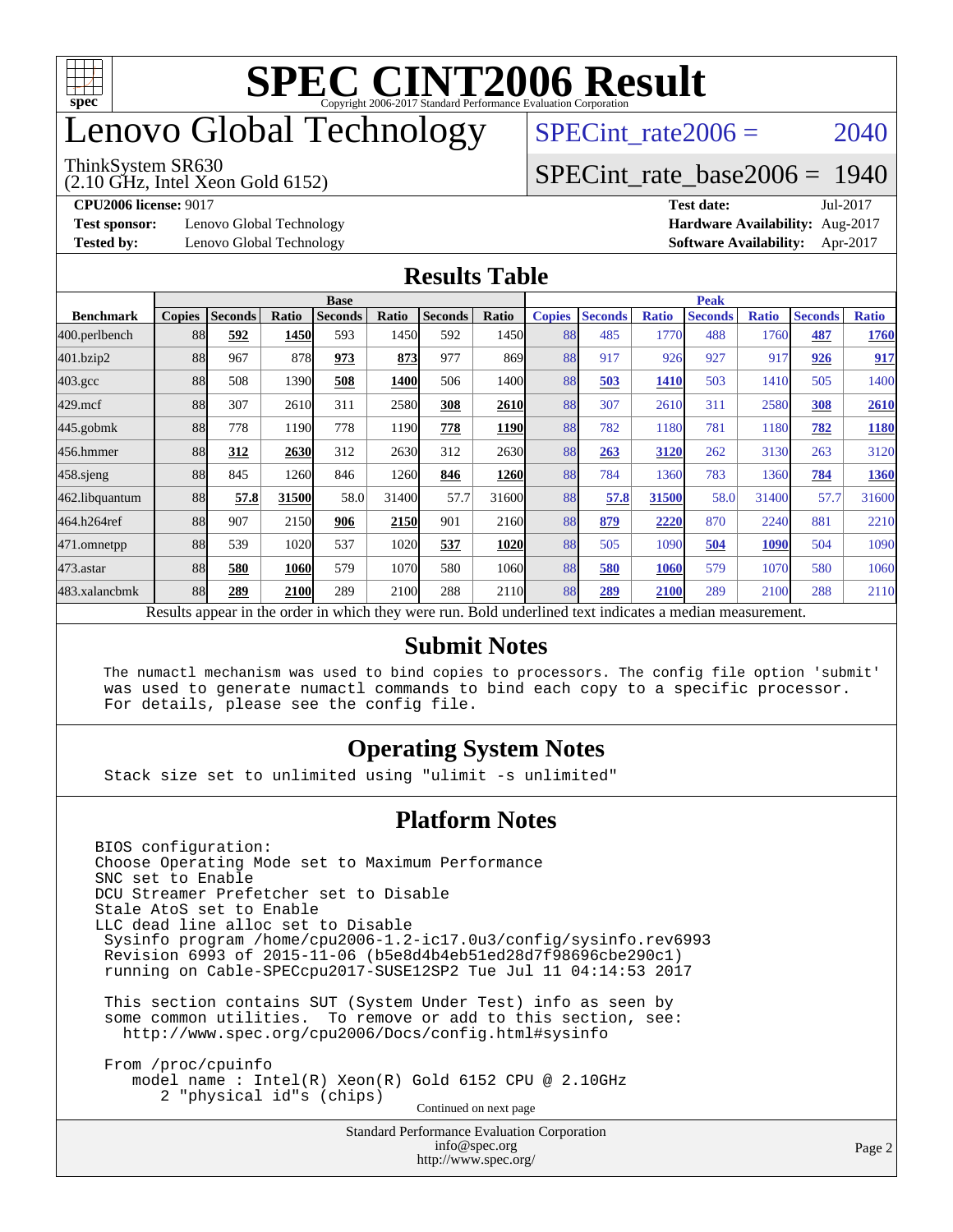

### enovo Global Technology

SPECint rate $2006 = 2040$ 

(2.10 GHz, Intel Xeon Gold 6152) ThinkSystem SR630

[SPECint\\_rate\\_base2006 =](http://www.spec.org/auto/cpu2006/Docs/result-fields.html#SPECintratebase2006) 1940

**[Test sponsor:](http://www.spec.org/auto/cpu2006/Docs/result-fields.html#Testsponsor)** Lenovo Global Technology **[Hardware Availability:](http://www.spec.org/auto/cpu2006/Docs/result-fields.html#HardwareAvailability)** Aug-2017 **[Tested by:](http://www.spec.org/auto/cpu2006/Docs/result-fields.html#Testedby)** Lenovo Global Technology **[Software Availability:](http://www.spec.org/auto/cpu2006/Docs/result-fields.html#SoftwareAvailability)** Apr-2017

## **[CPU2006 license:](http://www.spec.org/auto/cpu2006/Docs/result-fields.html#CPU2006license)** 9017 **[Test date:](http://www.spec.org/auto/cpu2006/Docs/result-fields.html#Testdate)** Jul-2017

#### **[Platform Notes \(Continued\)](http://www.spec.org/auto/cpu2006/Docs/result-fields.html#PlatformNotes)**

Standard Performance Evaluation Corporation [info@spec.org](mailto:info@spec.org) 88 "processors" cores, siblings (Caution: counting these is hw and system dependent. The following excerpts from /proc/cpuinfo might not be reliable. Use with caution.) cpu cores : 22 siblings : 44 physical 0: cores 0 1 2 3 4 5 8 9 10 11 12 16 17 18 19 20 21 24 25 26 27 28 physical 1: cores 0 1 2 3 4 5 8 9 10 11 12 16 17 18 19 20 21 24 25 26 27 28 cache size : 30976 KB From /proc/meminfo MemTotal: 395891856 kB HugePages\_Total: 0<br>Hugepagesize: 2048 kB Hugepagesize: From /etc/\*release\* /etc/\*version\* SuSE-release: SUSE Linux Enterprise Server 12 (x86\_64) VERSION = 12 PATCHLEVEL = 2 # This file is deprecated and will be removed in a future service pack or release. # Please check /etc/os-release for details about this release. os-release: NAME="SLES" VERSION="12-SP2" VERSION\_ID="12.2" PRETTY\_NAME="SUSE Linux Enterprise Server 12 SP2" ID="sles" ANSI\_COLOR="0;32" CPE\_NAME="cpe:/o:suse:sles:12:sp2" uname -a: Linux Cable-SPECcpu2017-SUSE12SP2 4.4.21-69-default #1 SMP Tue Oct 25 10:58:20 UTC 2016 (9464f67) x86\_64 x86\_64 x86\_64 GNU/Linux run-level 3 Jul 11 04:12 SPEC is set to: /home/cpu2006-1.2-ic17.0u3 Filesystem Type Size Used-Avail-Use%-Mounted-on-<br>  $\sqrt{\text{dev/s}}$ da2 btrfs 744G 35G 706G 5%-/home btrfs 744G 35G 706G 5% / home Additional information from dmidecode: Warning: Use caution when you interpret this section. The 'dmidecode' program reads system data which is "intended to allow hardware to be accurately determined", but the intent may not be met, as there are frequent changes to hardware, firmware, and the "DMTF SMBIOS" standard. BIOS Lenovo -[IVE109Q-1.00]- 06/28/2017 Memory: Continued on next page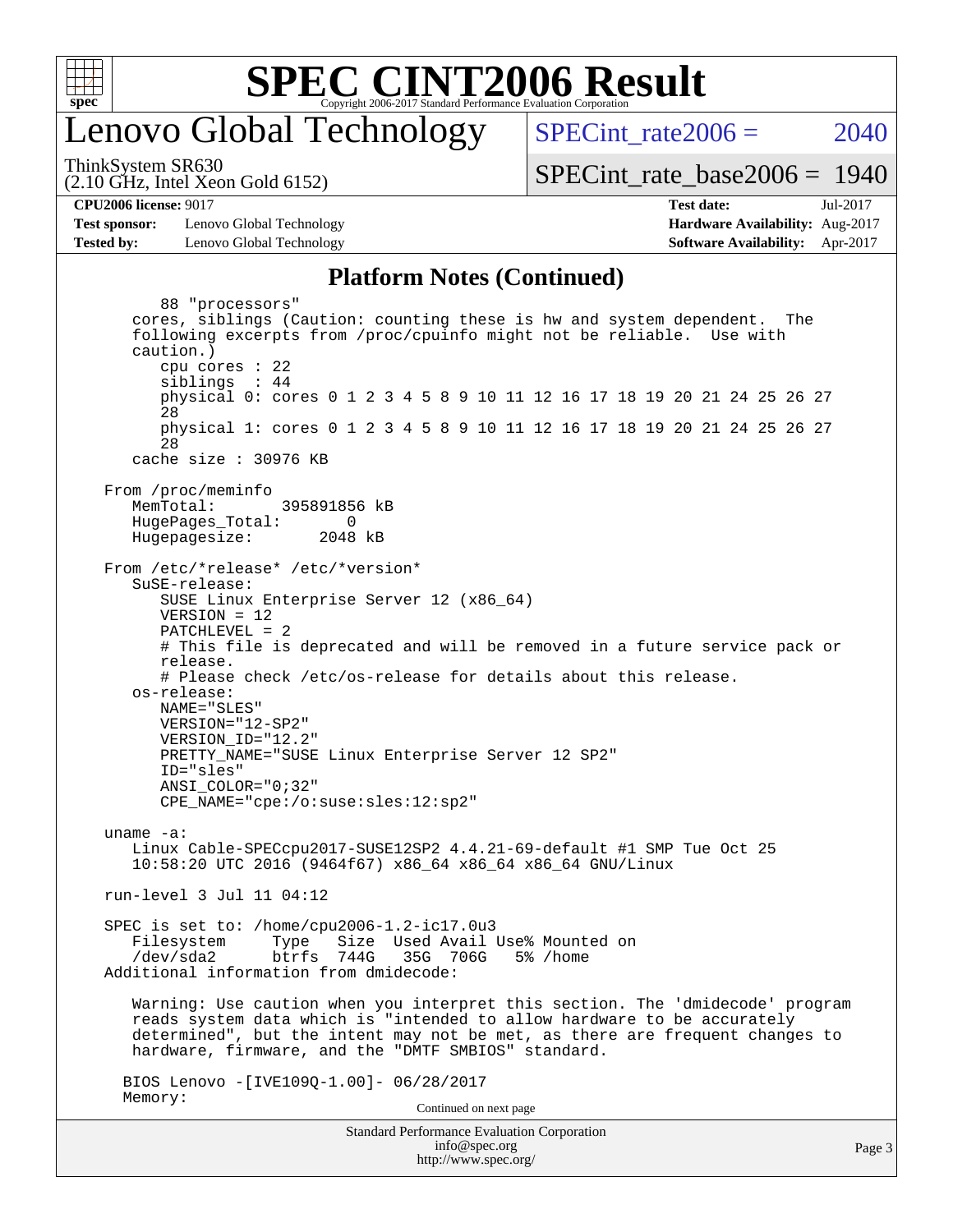

## enovo Global Technology

SPECint rate $2006 = 2040$ 

ThinkSystem SR630

(2.10 GHz, Intel Xeon Gold 6152)

[SPECint\\_rate\\_base2006 =](http://www.spec.org/auto/cpu2006/Docs/result-fields.html#SPECintratebase2006) 1940

**[Test sponsor:](http://www.spec.org/auto/cpu2006/Docs/result-fields.html#Testsponsor)** Lenovo Global Technology **[Hardware Availability:](http://www.spec.org/auto/cpu2006/Docs/result-fields.html#HardwareAvailability)** Aug-2017

**[CPU2006 license:](http://www.spec.org/auto/cpu2006/Docs/result-fields.html#CPU2006license)** 9017 **[Test date:](http://www.spec.org/auto/cpu2006/Docs/result-fields.html#Testdate)** Jul-2017 **[Tested by:](http://www.spec.org/auto/cpu2006/Docs/result-fields.html#Testedby)** Lenovo Global Technology **[Software Availability:](http://www.spec.org/auto/cpu2006/Docs/result-fields.html#SoftwareAvailability)** Apr-2017

#### **[Platform Notes \(Continued\)](http://www.spec.org/auto/cpu2006/Docs/result-fields.html#PlatformNotes)**

24x Samsung M393A2K43BB1-CTD 16 GB 2 rank 2666 MHz

(End of data from sysinfo program)

#### **[General Notes](http://www.spec.org/auto/cpu2006/Docs/result-fields.html#GeneralNotes)**

Environment variables set by runspec before the start of the run: LD\_LIBRARY\_PATH = "/home/cpu2006-1.2-ic17.0u3/lib/ia32:/home/cpu2006-1.2-ic17.0u3/lib/intel64:/home/cpu2006-1.2-ic17.0u3/sh10.2"

 Binaries compiled on a system with 1x Intel Core i7-4790 CPU + 32GB RAM memory using Redhat Enterprise Linux 7.2 Transparent Huge Pages enabled by default Filesystem page cache cleared with: shell invocation of 'sync; echo 3 > /proc/sys/vm/drop\_caches' prior to run runspec command invoked through numactl i.e.: numactl --interleave=all runspec <etc>

#### **[Base Compiler Invocation](http://www.spec.org/auto/cpu2006/Docs/result-fields.html#BaseCompilerInvocation)**

[C benchmarks](http://www.spec.org/auto/cpu2006/Docs/result-fields.html#Cbenchmarks):

[icc -m32 -L/opt/intel/compilers\\_and\\_libraries\\_2017/linux/lib/ia32](http://www.spec.org/cpu2006/results/res2017q4/cpu2006-20170918-49521.flags.html#user_CCbase_intel_icc_c29f3ff5a7ed067b11e4ec10a03f03ae)

[C++ benchmarks:](http://www.spec.org/auto/cpu2006/Docs/result-fields.html#CXXbenchmarks)

[icpc -m32 -L/opt/intel/compilers\\_and\\_libraries\\_2017/linux/lib/ia32](http://www.spec.org/cpu2006/results/res2017q4/cpu2006-20170918-49521.flags.html#user_CXXbase_intel_icpc_8c35c7808b62dab9ae41a1aa06361b6b)

#### **[Base Portability Flags](http://www.spec.org/auto/cpu2006/Docs/result-fields.html#BasePortabilityFlags)**

 400.perlbench: [-D\\_FILE\\_OFFSET\\_BITS=64](http://www.spec.org/cpu2006/results/res2017q4/cpu2006-20170918-49521.flags.html#user_basePORTABILITY400_perlbench_file_offset_bits_64_438cf9856305ebd76870a2c6dc2689ab) [-DSPEC\\_CPU\\_LINUX\\_IA32](http://www.spec.org/cpu2006/results/res2017q4/cpu2006-20170918-49521.flags.html#b400.perlbench_baseCPORTABILITY_DSPEC_CPU_LINUX_IA32) 401.bzip2: [-D\\_FILE\\_OFFSET\\_BITS=64](http://www.spec.org/cpu2006/results/res2017q4/cpu2006-20170918-49521.flags.html#user_basePORTABILITY401_bzip2_file_offset_bits_64_438cf9856305ebd76870a2c6dc2689ab) 403.gcc: [-D\\_FILE\\_OFFSET\\_BITS=64](http://www.spec.org/cpu2006/results/res2017q4/cpu2006-20170918-49521.flags.html#user_basePORTABILITY403_gcc_file_offset_bits_64_438cf9856305ebd76870a2c6dc2689ab) 429.mcf: [-D\\_FILE\\_OFFSET\\_BITS=64](http://www.spec.org/cpu2006/results/res2017q4/cpu2006-20170918-49521.flags.html#user_basePORTABILITY429_mcf_file_offset_bits_64_438cf9856305ebd76870a2c6dc2689ab) 445.gobmk: [-D\\_FILE\\_OFFSET\\_BITS=64](http://www.spec.org/cpu2006/results/res2017q4/cpu2006-20170918-49521.flags.html#user_basePORTABILITY445_gobmk_file_offset_bits_64_438cf9856305ebd76870a2c6dc2689ab) 456.hmmer: [-D\\_FILE\\_OFFSET\\_BITS=64](http://www.spec.org/cpu2006/results/res2017q4/cpu2006-20170918-49521.flags.html#user_basePORTABILITY456_hmmer_file_offset_bits_64_438cf9856305ebd76870a2c6dc2689ab) 458.sjeng: [-D\\_FILE\\_OFFSET\\_BITS=64](http://www.spec.org/cpu2006/results/res2017q4/cpu2006-20170918-49521.flags.html#user_basePORTABILITY458_sjeng_file_offset_bits_64_438cf9856305ebd76870a2c6dc2689ab) 462.libquantum: [-D\\_FILE\\_OFFSET\\_BITS=64](http://www.spec.org/cpu2006/results/res2017q4/cpu2006-20170918-49521.flags.html#user_basePORTABILITY462_libquantum_file_offset_bits_64_438cf9856305ebd76870a2c6dc2689ab) [-DSPEC\\_CPU\\_LINUX](http://www.spec.org/cpu2006/results/res2017q4/cpu2006-20170918-49521.flags.html#b462.libquantum_baseCPORTABILITY_DSPEC_CPU_LINUX) 464.h264ref: [-D\\_FILE\\_OFFSET\\_BITS=64](http://www.spec.org/cpu2006/results/res2017q4/cpu2006-20170918-49521.flags.html#user_basePORTABILITY464_h264ref_file_offset_bits_64_438cf9856305ebd76870a2c6dc2689ab) 471.omnetpp: [-D\\_FILE\\_OFFSET\\_BITS=64](http://www.spec.org/cpu2006/results/res2017q4/cpu2006-20170918-49521.flags.html#user_basePORTABILITY471_omnetpp_file_offset_bits_64_438cf9856305ebd76870a2c6dc2689ab) 473.astar: [-D\\_FILE\\_OFFSET\\_BITS=64](http://www.spec.org/cpu2006/results/res2017q4/cpu2006-20170918-49521.flags.html#user_basePORTABILITY473_astar_file_offset_bits_64_438cf9856305ebd76870a2c6dc2689ab) 483.xalancbmk: [-D\\_FILE\\_OFFSET\\_BITS=64](http://www.spec.org/cpu2006/results/res2017q4/cpu2006-20170918-49521.flags.html#user_basePORTABILITY483_xalancbmk_file_offset_bits_64_438cf9856305ebd76870a2c6dc2689ab) [-DSPEC\\_CPU\\_LINUX](http://www.spec.org/cpu2006/results/res2017q4/cpu2006-20170918-49521.flags.html#b483.xalancbmk_baseCXXPORTABILITY_DSPEC_CPU_LINUX)

### **[Base Optimization Flags](http://www.spec.org/auto/cpu2006/Docs/result-fields.html#BaseOptimizationFlags)**

[C benchmarks](http://www.spec.org/auto/cpu2006/Docs/result-fields.html#Cbenchmarks):

[-xCORE-AVX512](http://www.spec.org/cpu2006/results/res2017q4/cpu2006-20170918-49521.flags.html#user_CCbase_f-xCORE-AVX512) [-ipo](http://www.spec.org/cpu2006/results/res2017q4/cpu2006-20170918-49521.flags.html#user_CCbase_f-ipo) [-O3](http://www.spec.org/cpu2006/results/res2017q4/cpu2006-20170918-49521.flags.html#user_CCbase_f-O3) [-no-prec-div](http://www.spec.org/cpu2006/results/res2017q4/cpu2006-20170918-49521.flags.html#user_CCbase_f-no-prec-div) [-qopt-prefetch](http://www.spec.org/cpu2006/results/res2017q4/cpu2006-20170918-49521.flags.html#user_CCbase_f-qopt-prefetch) [-qopt-mem-layout-trans=3](http://www.spec.org/cpu2006/results/res2017q4/cpu2006-20170918-49521.flags.html#user_CCbase_f-qopt-mem-layout-trans_170f5be61cd2cedc9b54468c59262d5d)

Continued on next page

Standard Performance Evaluation Corporation [info@spec.org](mailto:info@spec.org) <http://www.spec.org/>

Page 4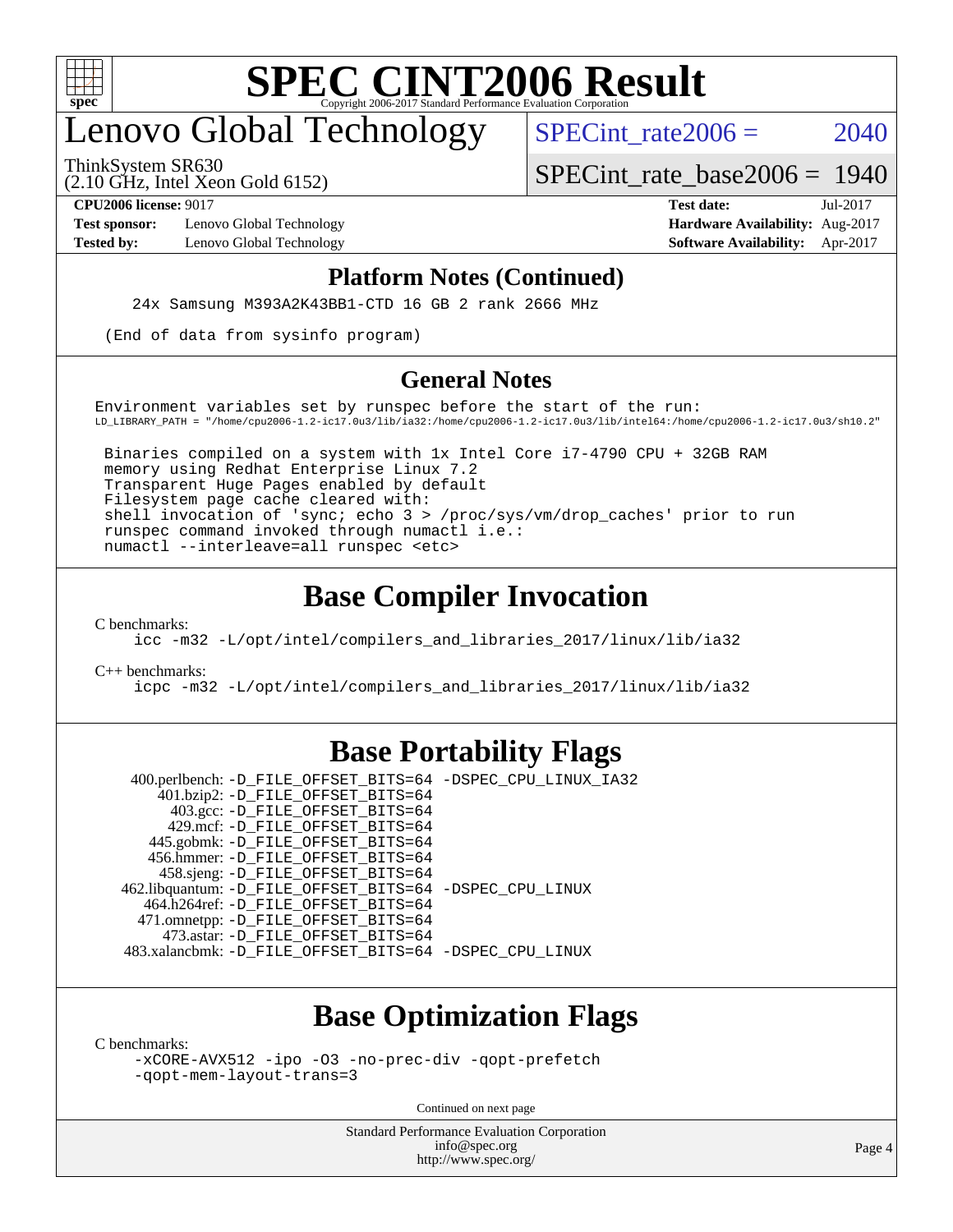

## enovo Global Technology

ThinkSystem SR630

SPECint rate $2006 = 2040$ 

(2.10 GHz, Intel Xeon Gold 6152)

[SPECint\\_rate\\_base2006 =](http://www.spec.org/auto/cpu2006/Docs/result-fields.html#SPECintratebase2006) 1940

**[Test sponsor:](http://www.spec.org/auto/cpu2006/Docs/result-fields.html#Testsponsor)** Lenovo Global Technology **[Hardware Availability:](http://www.spec.org/auto/cpu2006/Docs/result-fields.html#HardwareAvailability)** Aug-2017

**[CPU2006 license:](http://www.spec.org/auto/cpu2006/Docs/result-fields.html#CPU2006license)** 9017 **[Test date:](http://www.spec.org/auto/cpu2006/Docs/result-fields.html#Testdate)** Jul-2017 **[Tested by:](http://www.spec.org/auto/cpu2006/Docs/result-fields.html#Testedby)** Lenovo Global Technology **[Software Availability:](http://www.spec.org/auto/cpu2006/Docs/result-fields.html#SoftwareAvailability)** Apr-2017

### **[Base Optimization Flags \(Continued\)](http://www.spec.org/auto/cpu2006/Docs/result-fields.html#BaseOptimizationFlags)**

[C++ benchmarks:](http://www.spec.org/auto/cpu2006/Docs/result-fields.html#CXXbenchmarks)

[-xCORE-AVX512](http://www.spec.org/cpu2006/results/res2017q4/cpu2006-20170918-49521.flags.html#user_CXXbase_f-xCORE-AVX512) [-ipo](http://www.spec.org/cpu2006/results/res2017q4/cpu2006-20170918-49521.flags.html#user_CXXbase_f-ipo) [-O3](http://www.spec.org/cpu2006/results/res2017q4/cpu2006-20170918-49521.flags.html#user_CXXbase_f-O3) [-no-prec-div](http://www.spec.org/cpu2006/results/res2017q4/cpu2006-20170918-49521.flags.html#user_CXXbase_f-no-prec-div) [-qopt-prefetch](http://www.spec.org/cpu2006/results/res2017q4/cpu2006-20170918-49521.flags.html#user_CXXbase_f-qopt-prefetch) [-qopt-mem-layout-trans=3](http://www.spec.org/cpu2006/results/res2017q4/cpu2006-20170918-49521.flags.html#user_CXXbase_f-qopt-mem-layout-trans_170f5be61cd2cedc9b54468c59262d5d) [-Wl,-z,muldefs](http://www.spec.org/cpu2006/results/res2017q4/cpu2006-20170918-49521.flags.html#user_CXXbase_link_force_multiple1_74079c344b956b9658436fd1b6dd3a8a) [-L/sh10.2 -lsmartheap](http://www.spec.org/cpu2006/results/res2017q4/cpu2006-20170918-49521.flags.html#user_CXXbase_SmartHeap_b831f2d313e2fffa6dfe3f00ffc1f1c0)

### **[Base Other Flags](http://www.spec.org/auto/cpu2006/Docs/result-fields.html#BaseOtherFlags)**

[C benchmarks](http://www.spec.org/auto/cpu2006/Docs/result-fields.html#Cbenchmarks):

403.gcc: [-Dalloca=\\_alloca](http://www.spec.org/cpu2006/results/res2017q4/cpu2006-20170918-49521.flags.html#b403.gcc_baseEXTRA_CFLAGS_Dalloca_be3056838c12de2578596ca5467af7f3)

### **[Peak Compiler Invocation](http://www.spec.org/auto/cpu2006/Docs/result-fields.html#PeakCompilerInvocation)**

[C benchmarks \(except as noted below\)](http://www.spec.org/auto/cpu2006/Docs/result-fields.html#Cbenchmarksexceptasnotedbelow):

[icc -m32 -L/opt/intel/compilers\\_and\\_libraries\\_2017/linux/lib/ia32](http://www.spec.org/cpu2006/results/res2017q4/cpu2006-20170918-49521.flags.html#user_CCpeak_intel_icc_c29f3ff5a7ed067b11e4ec10a03f03ae)

400.perlbench: [icc -m64](http://www.spec.org/cpu2006/results/res2017q4/cpu2006-20170918-49521.flags.html#user_peakCCLD400_perlbench_intel_icc_64bit_bda6cc9af1fdbb0edc3795bac97ada53)

401.bzip2: [icc -m64](http://www.spec.org/cpu2006/results/res2017q4/cpu2006-20170918-49521.flags.html#user_peakCCLD401_bzip2_intel_icc_64bit_bda6cc9af1fdbb0edc3795bac97ada53)

456.hmmer: [icc -m64](http://www.spec.org/cpu2006/results/res2017q4/cpu2006-20170918-49521.flags.html#user_peakCCLD456_hmmer_intel_icc_64bit_bda6cc9af1fdbb0edc3795bac97ada53)

458.sjeng: [icc -m64](http://www.spec.org/cpu2006/results/res2017q4/cpu2006-20170918-49521.flags.html#user_peakCCLD458_sjeng_intel_icc_64bit_bda6cc9af1fdbb0edc3795bac97ada53)

#### [C++ benchmarks:](http://www.spec.org/auto/cpu2006/Docs/result-fields.html#CXXbenchmarks)

[icpc -m32 -L/opt/intel/compilers\\_and\\_libraries\\_2017/linux/lib/ia32](http://www.spec.org/cpu2006/results/res2017q4/cpu2006-20170918-49521.flags.html#user_CXXpeak_intel_icpc_8c35c7808b62dab9ae41a1aa06361b6b)

#### **[Peak Portability Flags](http://www.spec.org/auto/cpu2006/Docs/result-fields.html#PeakPortabilityFlags)**

 400.perlbench: [-DSPEC\\_CPU\\_LP64](http://www.spec.org/cpu2006/results/res2017q4/cpu2006-20170918-49521.flags.html#b400.perlbench_peakCPORTABILITY_DSPEC_CPU_LP64) [-DSPEC\\_CPU\\_LINUX\\_X64](http://www.spec.org/cpu2006/results/res2017q4/cpu2006-20170918-49521.flags.html#b400.perlbench_peakCPORTABILITY_DSPEC_CPU_LINUX_X64) 401.bzip2: [-DSPEC\\_CPU\\_LP64](http://www.spec.org/cpu2006/results/res2017q4/cpu2006-20170918-49521.flags.html#suite_peakCPORTABILITY401_bzip2_DSPEC_CPU_LP64) 403.gcc: [-D\\_FILE\\_OFFSET\\_BITS=64](http://www.spec.org/cpu2006/results/res2017q4/cpu2006-20170918-49521.flags.html#user_peakPORTABILITY403_gcc_file_offset_bits_64_438cf9856305ebd76870a2c6dc2689ab) 429.mcf: [-D\\_FILE\\_OFFSET\\_BITS=64](http://www.spec.org/cpu2006/results/res2017q4/cpu2006-20170918-49521.flags.html#user_peakPORTABILITY429_mcf_file_offset_bits_64_438cf9856305ebd76870a2c6dc2689ab) 445.gobmk: [-D\\_FILE\\_OFFSET\\_BITS=64](http://www.spec.org/cpu2006/results/res2017q4/cpu2006-20170918-49521.flags.html#user_peakPORTABILITY445_gobmk_file_offset_bits_64_438cf9856305ebd76870a2c6dc2689ab) 456.hmmer: [-DSPEC\\_CPU\\_LP64](http://www.spec.org/cpu2006/results/res2017q4/cpu2006-20170918-49521.flags.html#suite_peakCPORTABILITY456_hmmer_DSPEC_CPU_LP64) 458.sjeng: [-DSPEC\\_CPU\\_LP64](http://www.spec.org/cpu2006/results/res2017q4/cpu2006-20170918-49521.flags.html#suite_peakCPORTABILITY458_sjeng_DSPEC_CPU_LP64) 462.libquantum: [-D\\_FILE\\_OFFSET\\_BITS=64](http://www.spec.org/cpu2006/results/res2017q4/cpu2006-20170918-49521.flags.html#user_peakPORTABILITY462_libquantum_file_offset_bits_64_438cf9856305ebd76870a2c6dc2689ab) [-DSPEC\\_CPU\\_LINUX](http://www.spec.org/cpu2006/results/res2017q4/cpu2006-20170918-49521.flags.html#b462.libquantum_peakCPORTABILITY_DSPEC_CPU_LINUX) 464.h264ref: [-D\\_FILE\\_OFFSET\\_BITS=64](http://www.spec.org/cpu2006/results/res2017q4/cpu2006-20170918-49521.flags.html#user_peakPORTABILITY464_h264ref_file_offset_bits_64_438cf9856305ebd76870a2c6dc2689ab) 471.omnetpp: [-D\\_FILE\\_OFFSET\\_BITS=64](http://www.spec.org/cpu2006/results/res2017q4/cpu2006-20170918-49521.flags.html#user_peakPORTABILITY471_omnetpp_file_offset_bits_64_438cf9856305ebd76870a2c6dc2689ab) 473.astar: [-D\\_FILE\\_OFFSET\\_BITS=64](http://www.spec.org/cpu2006/results/res2017q4/cpu2006-20170918-49521.flags.html#user_peakPORTABILITY473_astar_file_offset_bits_64_438cf9856305ebd76870a2c6dc2689ab) 483.xalancbmk: [-D\\_FILE\\_OFFSET\\_BITS=64](http://www.spec.org/cpu2006/results/res2017q4/cpu2006-20170918-49521.flags.html#user_peakPORTABILITY483_xalancbmk_file_offset_bits_64_438cf9856305ebd76870a2c6dc2689ab) [-DSPEC\\_CPU\\_LINUX](http://www.spec.org/cpu2006/results/res2017q4/cpu2006-20170918-49521.flags.html#b483.xalancbmk_peakCXXPORTABILITY_DSPEC_CPU_LINUX)

> Standard Performance Evaluation Corporation [info@spec.org](mailto:info@spec.org) <http://www.spec.org/>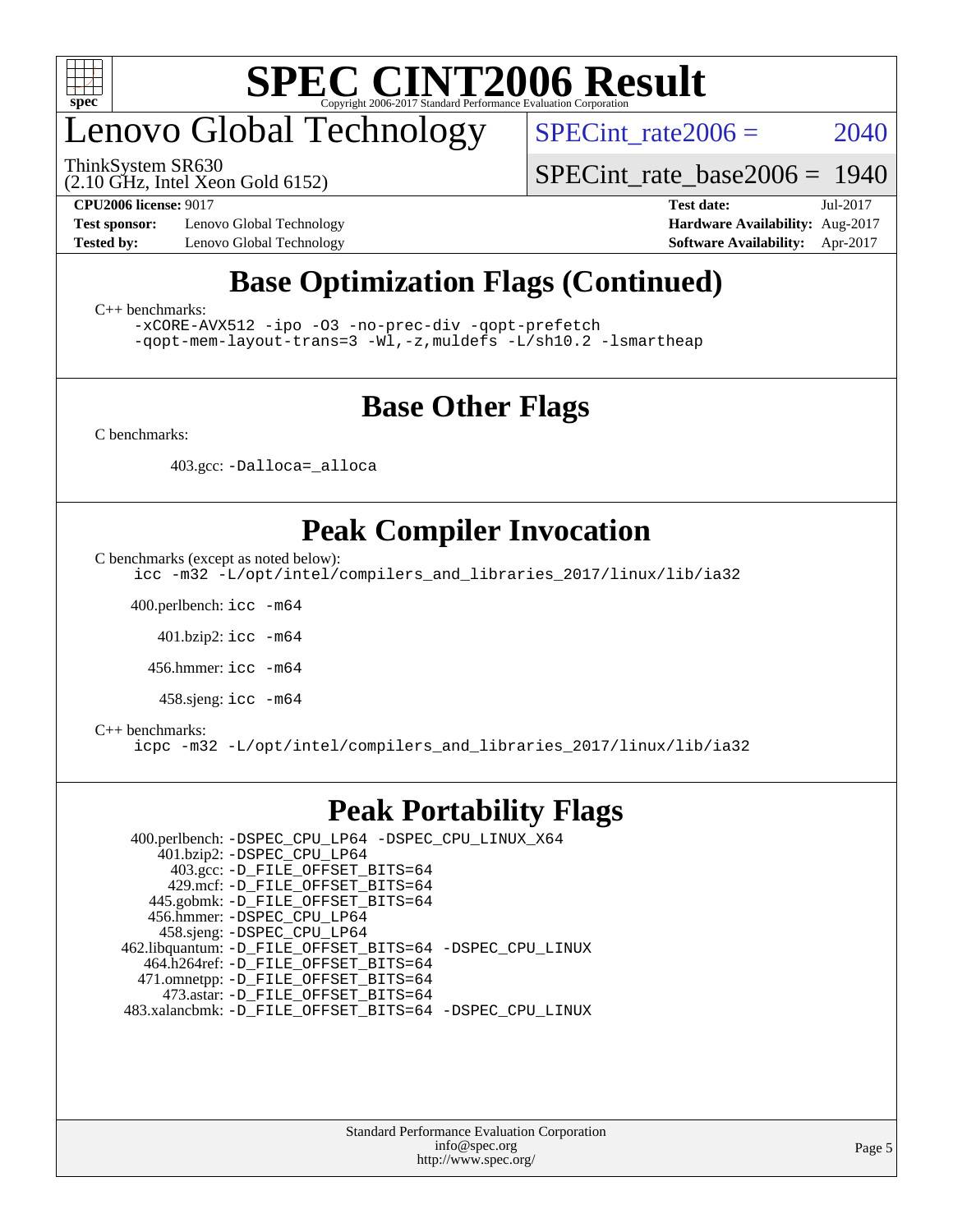

## enovo Global Technology

SPECint rate $2006 = 2040$ 

(2.10 GHz, Intel Xeon Gold 6152) ThinkSystem SR630

[SPECint\\_rate\\_base2006 =](http://www.spec.org/auto/cpu2006/Docs/result-fields.html#SPECintratebase2006) 1940

**[Test sponsor:](http://www.spec.org/auto/cpu2006/Docs/result-fields.html#Testsponsor)** Lenovo Global Technology **[Hardware Availability:](http://www.spec.org/auto/cpu2006/Docs/result-fields.html#HardwareAvailability)** Aug-2017 **[Tested by:](http://www.spec.org/auto/cpu2006/Docs/result-fields.html#Testedby)** Lenovo Global Technology **[Software Availability:](http://www.spec.org/auto/cpu2006/Docs/result-fields.html#SoftwareAvailability)** Apr-2017

## **[CPU2006 license:](http://www.spec.org/auto/cpu2006/Docs/result-fields.html#CPU2006license)** 9017 **[Test date:](http://www.spec.org/auto/cpu2006/Docs/result-fields.html#Testdate)** Jul-2017

### **[Peak Optimization Flags](http://www.spec.org/auto/cpu2006/Docs/result-fields.html#PeakOptimizationFlags)**

#### [C benchmarks](http://www.spec.org/auto/cpu2006/Docs/result-fields.html#Cbenchmarks):

 400.perlbench: [-prof-gen](http://www.spec.org/cpu2006/results/res2017q4/cpu2006-20170918-49521.flags.html#user_peakPASS1_CFLAGSPASS1_LDCFLAGS400_perlbench_prof_gen_e43856698f6ca7b7e442dfd80e94a8fc)(pass 1) [-prof-use](http://www.spec.org/cpu2006/results/res2017q4/cpu2006-20170918-49521.flags.html#user_peakPASS2_CFLAGSPASS2_LDCFLAGS400_perlbench_prof_use_bccf7792157ff70d64e32fe3e1250b55)(pass 2) [-xCORE-AVX512](http://www.spec.org/cpu2006/results/res2017q4/cpu2006-20170918-49521.flags.html#user_peakPASS2_CFLAGSPASS2_LDCFLAGS400_perlbench_f-xCORE-AVX512)(pass 2)  $-par-num-threads=1(pass 1) -ipo(pass 2) -O3(pass 2)$  $-par-num-threads=1(pass 1) -ipo(pass 2) -O3(pass 2)$  $-par-num-threads=1(pass 1) -ipo(pass 2) -O3(pass 2)$  $-par-num-threads=1(pass 1) -ipo(pass 2) -O3(pass 2)$  $-par-num-threads=1(pass 1) -ipo(pass 2) -O3(pass 2)$  $-par-num-threads=1(pass 1) -ipo(pass 2) -O3(pass 2)$ [-no-prec-div](http://www.spec.org/cpu2006/results/res2017q4/cpu2006-20170918-49521.flags.html#user_peakPASS2_CFLAGSPASS2_LDCFLAGS400_perlbench_f-no-prec-div)(pass 2) [-auto-ilp32](http://www.spec.org/cpu2006/results/res2017q4/cpu2006-20170918-49521.flags.html#user_peakCOPTIMIZE400_perlbench_f-auto-ilp32) [-qopt-mem-layout-trans=3](http://www.spec.org/cpu2006/results/res2017q4/cpu2006-20170918-49521.flags.html#user_peakCOPTIMIZE400_perlbench_f-qopt-mem-layout-trans_170f5be61cd2cedc9b54468c59262d5d) 401.bzip2: [-prof-gen](http://www.spec.org/cpu2006/results/res2017q4/cpu2006-20170918-49521.flags.html#user_peakPASS1_CFLAGSPASS1_LDCFLAGS401_bzip2_prof_gen_e43856698f6ca7b7e442dfd80e94a8fc)(pass 1) [-prof-use](http://www.spec.org/cpu2006/results/res2017q4/cpu2006-20170918-49521.flags.html#user_peakPASS2_CFLAGSPASS2_LDCFLAGS401_bzip2_prof_use_bccf7792157ff70d64e32fe3e1250b55)(pass 2) [-xCORE-AVX512](http://www.spec.org/cpu2006/results/res2017q4/cpu2006-20170918-49521.flags.html#user_peakPASS2_CFLAGSPASS2_LDCFLAGS401_bzip2_f-xCORE-AVX512)(pass 2) [-par-num-threads=1](http://www.spec.org/cpu2006/results/res2017q4/cpu2006-20170918-49521.flags.html#user_peakPASS1_CFLAGSPASS1_LDCFLAGS401_bzip2_par_num_threads_786a6ff141b4e9e90432e998842df6c2)(pass 1) [-ipo](http://www.spec.org/cpu2006/results/res2017q4/cpu2006-20170918-49521.flags.html#user_peakPASS2_CFLAGSPASS2_LDCFLAGS401_bzip2_f-ipo)(pass 2) [-O3](http://www.spec.org/cpu2006/results/res2017q4/cpu2006-20170918-49521.flags.html#user_peakPASS2_CFLAGSPASS2_LDCFLAGS401_bzip2_f-O3)(pass 2) [-no-prec-div](http://www.spec.org/cpu2006/results/res2017q4/cpu2006-20170918-49521.flags.html#user_peakPASS2_CFLAGSPASS2_LDCFLAGS401_bzip2_f-no-prec-div)(pass 2) [-qopt-prefetch](http://www.spec.org/cpu2006/results/res2017q4/cpu2006-20170918-49521.flags.html#user_peakCOPTIMIZE401_bzip2_f-qopt-prefetch) [-auto-ilp32](http://www.spec.org/cpu2006/results/res2017q4/cpu2006-20170918-49521.flags.html#user_peakCOPTIMIZE401_bzip2_f-auto-ilp32) [-qopt-mem-layout-trans=3](http://www.spec.org/cpu2006/results/res2017q4/cpu2006-20170918-49521.flags.html#user_peakCOPTIMIZE401_bzip2_f-qopt-mem-layout-trans_170f5be61cd2cedc9b54468c59262d5d) 403.gcc: [-xCORE-AVX512](http://www.spec.org/cpu2006/results/res2017q4/cpu2006-20170918-49521.flags.html#user_peakOPTIMIZE403_gcc_f-xCORE-AVX512) [-ipo](http://www.spec.org/cpu2006/results/res2017q4/cpu2006-20170918-49521.flags.html#user_peakOPTIMIZE403_gcc_f-ipo) [-O3](http://www.spec.org/cpu2006/results/res2017q4/cpu2006-20170918-49521.flags.html#user_peakOPTIMIZE403_gcc_f-O3) [-no-prec-div](http://www.spec.org/cpu2006/results/res2017q4/cpu2006-20170918-49521.flags.html#user_peakOPTIMIZE403_gcc_f-no-prec-div) [-qopt-mem-layout-trans=3](http://www.spec.org/cpu2006/results/res2017q4/cpu2006-20170918-49521.flags.html#user_peakCOPTIMIZE403_gcc_f-qopt-mem-layout-trans_170f5be61cd2cedc9b54468c59262d5d)  $429$ .mcf: basepeak = yes 445.gobmk: [-prof-gen](http://www.spec.org/cpu2006/results/res2017q4/cpu2006-20170918-49521.flags.html#user_peakPASS1_CFLAGSPASS1_LDCFLAGS445_gobmk_prof_gen_e43856698f6ca7b7e442dfd80e94a8fc)(pass 1) [-prof-use](http://www.spec.org/cpu2006/results/res2017q4/cpu2006-20170918-49521.flags.html#user_peakPASS2_CFLAGSPASS2_LDCFLAGSPASS2_LDFLAGS445_gobmk_prof_use_bccf7792157ff70d64e32fe3e1250b55)(pass 2) [-xCORE-AVX512](http://www.spec.org/cpu2006/results/res2017q4/cpu2006-20170918-49521.flags.html#user_peakPASS2_CFLAGSPASS2_LDCFLAGSPASS2_LDFLAGS445_gobmk_f-xCORE-AVX512)(pass 2) [-par-num-threads=1](http://www.spec.org/cpu2006/results/res2017q4/cpu2006-20170918-49521.flags.html#user_peakPASS1_CFLAGSPASS1_LDCFLAGS445_gobmk_par_num_threads_786a6ff141b4e9e90432e998842df6c2)(pass 1) [-ipo](http://www.spec.org/cpu2006/results/res2017q4/cpu2006-20170918-49521.flags.html#user_peakPASS2_LDCFLAGS445_gobmk_f-ipo)(pass 2) [-O3](http://www.spec.org/cpu2006/results/res2017q4/cpu2006-20170918-49521.flags.html#user_peakPASS2_LDCFLAGS445_gobmk_f-O3)(pass 2) [-no-prec-div](http://www.spec.org/cpu2006/results/res2017q4/cpu2006-20170918-49521.flags.html#user_peakPASS2_LDCFLAGS445_gobmk_f-no-prec-div)(pass 2) [-qopt-mem-layout-trans=3](http://www.spec.org/cpu2006/results/res2017q4/cpu2006-20170918-49521.flags.html#user_peakCOPTIMIZE445_gobmk_f-qopt-mem-layout-trans_170f5be61cd2cedc9b54468c59262d5d) 456.hmmer: [-xCORE-AVX512](http://www.spec.org/cpu2006/results/res2017q4/cpu2006-20170918-49521.flags.html#user_peakOPTIMIZE456_hmmer_f-xCORE-AVX512) [-ipo](http://www.spec.org/cpu2006/results/res2017q4/cpu2006-20170918-49521.flags.html#user_peakOPTIMIZE456_hmmer_f-ipo) [-O3](http://www.spec.org/cpu2006/results/res2017q4/cpu2006-20170918-49521.flags.html#user_peakOPTIMIZE456_hmmer_f-O3) [-no-prec-div](http://www.spec.org/cpu2006/results/res2017q4/cpu2006-20170918-49521.flags.html#user_peakOPTIMIZE456_hmmer_f-no-prec-div) [-unroll2](http://www.spec.org/cpu2006/results/res2017q4/cpu2006-20170918-49521.flags.html#user_peakCOPTIMIZE456_hmmer_f-unroll_784dae83bebfb236979b41d2422d7ec2) [-auto-ilp32](http://www.spec.org/cpu2006/results/res2017q4/cpu2006-20170918-49521.flags.html#user_peakCOPTIMIZE456_hmmer_f-auto-ilp32) [-qopt-mem-layout-trans=3](http://www.spec.org/cpu2006/results/res2017q4/cpu2006-20170918-49521.flags.html#user_peakCOPTIMIZE456_hmmer_f-qopt-mem-layout-trans_170f5be61cd2cedc9b54468c59262d5d) 458.sjeng: [-prof-gen](http://www.spec.org/cpu2006/results/res2017q4/cpu2006-20170918-49521.flags.html#user_peakPASS1_CFLAGSPASS1_LDCFLAGS458_sjeng_prof_gen_e43856698f6ca7b7e442dfd80e94a8fc)(pass 1) [-prof-use](http://www.spec.org/cpu2006/results/res2017q4/cpu2006-20170918-49521.flags.html#user_peakPASS2_CFLAGSPASS2_LDCFLAGS458_sjeng_prof_use_bccf7792157ff70d64e32fe3e1250b55)(pass 2) [-xCORE-AVX512](http://www.spec.org/cpu2006/results/res2017q4/cpu2006-20170918-49521.flags.html#user_peakPASS2_CFLAGSPASS2_LDCFLAGS458_sjeng_f-xCORE-AVX512)(pass 2) [-par-num-threads=1](http://www.spec.org/cpu2006/results/res2017q4/cpu2006-20170918-49521.flags.html#user_peakPASS1_CFLAGSPASS1_LDCFLAGS458_sjeng_par_num_threads_786a6ff141b4e9e90432e998842df6c2)(pass 1) [-ipo](http://www.spec.org/cpu2006/results/res2017q4/cpu2006-20170918-49521.flags.html#user_peakPASS2_CFLAGSPASS2_LDCFLAGS458_sjeng_f-ipo)(pass 2) [-O3](http://www.spec.org/cpu2006/results/res2017q4/cpu2006-20170918-49521.flags.html#user_peakPASS2_CFLAGSPASS2_LDCFLAGS458_sjeng_f-O3)(pass 2) [-no-prec-div](http://www.spec.org/cpu2006/results/res2017q4/cpu2006-20170918-49521.flags.html#user_peakPASS2_CFLAGSPASS2_LDCFLAGS458_sjeng_f-no-prec-div)(pass 2) [-unroll4](http://www.spec.org/cpu2006/results/res2017q4/cpu2006-20170918-49521.flags.html#user_peakCOPTIMIZE458_sjeng_f-unroll_4e5e4ed65b7fd20bdcd365bec371b81f) [-auto-ilp32](http://www.spec.org/cpu2006/results/res2017q4/cpu2006-20170918-49521.flags.html#user_peakCOPTIMIZE458_sjeng_f-auto-ilp32) [-qopt-mem-layout-trans=3](http://www.spec.org/cpu2006/results/res2017q4/cpu2006-20170918-49521.flags.html#user_peakCOPTIMIZE458_sjeng_f-qopt-mem-layout-trans_170f5be61cd2cedc9b54468c59262d5d)  $462$ .libquantum: basepeak = yes 464.h264ref: [-prof-gen](http://www.spec.org/cpu2006/results/res2017q4/cpu2006-20170918-49521.flags.html#user_peakPASS1_CFLAGSPASS1_LDCFLAGS464_h264ref_prof_gen_e43856698f6ca7b7e442dfd80e94a8fc)(pass 1) [-prof-use](http://www.spec.org/cpu2006/results/res2017q4/cpu2006-20170918-49521.flags.html#user_peakPASS2_CFLAGSPASS2_LDCFLAGS464_h264ref_prof_use_bccf7792157ff70d64e32fe3e1250b55)(pass 2) [-xCORE-AVX512](http://www.spec.org/cpu2006/results/res2017q4/cpu2006-20170918-49521.flags.html#user_peakPASS2_CFLAGSPASS2_LDCFLAGS464_h264ref_f-xCORE-AVX512)(pass 2) [-par-num-threads=1](http://www.spec.org/cpu2006/results/res2017q4/cpu2006-20170918-49521.flags.html#user_peakPASS1_CFLAGSPASS1_LDCFLAGS464_h264ref_par_num_threads_786a6ff141b4e9e90432e998842df6c2)(pass 1) [-ipo](http://www.spec.org/cpu2006/results/res2017q4/cpu2006-20170918-49521.flags.html#user_peakPASS2_CFLAGSPASS2_LDCFLAGS464_h264ref_f-ipo)(pass 2) [-O3](http://www.spec.org/cpu2006/results/res2017q4/cpu2006-20170918-49521.flags.html#user_peakPASS2_CFLAGSPASS2_LDCFLAGS464_h264ref_f-O3)(pass 2) [-no-prec-div](http://www.spec.org/cpu2006/results/res2017q4/cpu2006-20170918-49521.flags.html#user_peakPASS2_CFLAGSPASS2_LDCFLAGS464_h264ref_f-no-prec-div)(pass 2) [-unroll2](http://www.spec.org/cpu2006/results/res2017q4/cpu2006-20170918-49521.flags.html#user_peakCOPTIMIZE464_h264ref_f-unroll_784dae83bebfb236979b41d2422d7ec2) [-qopt-mem-layout-trans=3](http://www.spec.org/cpu2006/results/res2017q4/cpu2006-20170918-49521.flags.html#user_peakCOPTIMIZE464_h264ref_f-qopt-mem-layout-trans_170f5be61cd2cedc9b54468c59262d5d) [C++ benchmarks:](http://www.spec.org/auto/cpu2006/Docs/result-fields.html#CXXbenchmarks) 471.omnetpp: [-prof-gen](http://www.spec.org/cpu2006/results/res2017q4/cpu2006-20170918-49521.flags.html#user_peakPASS1_CXXFLAGSPASS1_LDCXXFLAGS471_omnetpp_prof_gen_e43856698f6ca7b7e442dfd80e94a8fc)(pass 1) [-prof-use](http://www.spec.org/cpu2006/results/res2017q4/cpu2006-20170918-49521.flags.html#user_peakPASS2_CXXFLAGSPASS2_LDCXXFLAGS471_omnetpp_prof_use_bccf7792157ff70d64e32fe3e1250b55)(pass 2) [-xCORE-AVX512](http://www.spec.org/cpu2006/results/res2017q4/cpu2006-20170918-49521.flags.html#user_peakPASS2_CXXFLAGSPASS2_LDCXXFLAGS471_omnetpp_f-xCORE-AVX512)(pass 2) [-par-num-threads=1](http://www.spec.org/cpu2006/results/res2017q4/cpu2006-20170918-49521.flags.html#user_peakPASS1_CXXFLAGSPASS1_LDCXXFLAGS471_omnetpp_par_num_threads_786a6ff141b4e9e90432e998842df6c2)(pass 1) [-ipo](http://www.spec.org/cpu2006/results/res2017q4/cpu2006-20170918-49521.flags.html#user_peakPASS2_CXXFLAGSPASS2_LDCXXFLAGS471_omnetpp_f-ipo)(pass 2) [-O3](http://www.spec.org/cpu2006/results/res2017q4/cpu2006-20170918-49521.flags.html#user_peakPASS2_CXXFLAGSPASS2_LDCXXFLAGS471_omnetpp_f-O3)(pass 2) [-no-prec-div](http://www.spec.org/cpu2006/results/res2017q4/cpu2006-20170918-49521.flags.html#user_peakPASS2_CXXFLAGSPASS2_LDCXXFLAGS471_omnetpp_f-no-prec-div)(pass 2) [-qopt-ra-region-strategy=block](http://www.spec.org/cpu2006/results/res2017q4/cpu2006-20170918-49521.flags.html#user_peakCXXOPTIMIZE471_omnetpp_f-qopt-ra-region-strategy_430aa8f7c220cbde92ae827fa8d9be32)  [-qopt-mem-layout-trans=3](http://www.spec.org/cpu2006/results/res2017q4/cpu2006-20170918-49521.flags.html#user_peakCXXOPTIMIZE471_omnetpp_f-qopt-mem-layout-trans_170f5be61cd2cedc9b54468c59262d5d) [-Wl,-z,muldefs](http://www.spec.org/cpu2006/results/res2017q4/cpu2006-20170918-49521.flags.html#user_peakEXTRA_LDFLAGS471_omnetpp_link_force_multiple1_74079c344b956b9658436fd1b6dd3a8a) [-L/sh10.2 -lsmartheap](http://www.spec.org/cpu2006/results/res2017q4/cpu2006-20170918-49521.flags.html#user_peakEXTRA_LIBS471_omnetpp_SmartHeap_b831f2d313e2fffa6dfe3f00ffc1f1c0) 473.astar: basepeak = yes  $483.xalanchmk: basepeak = yes$